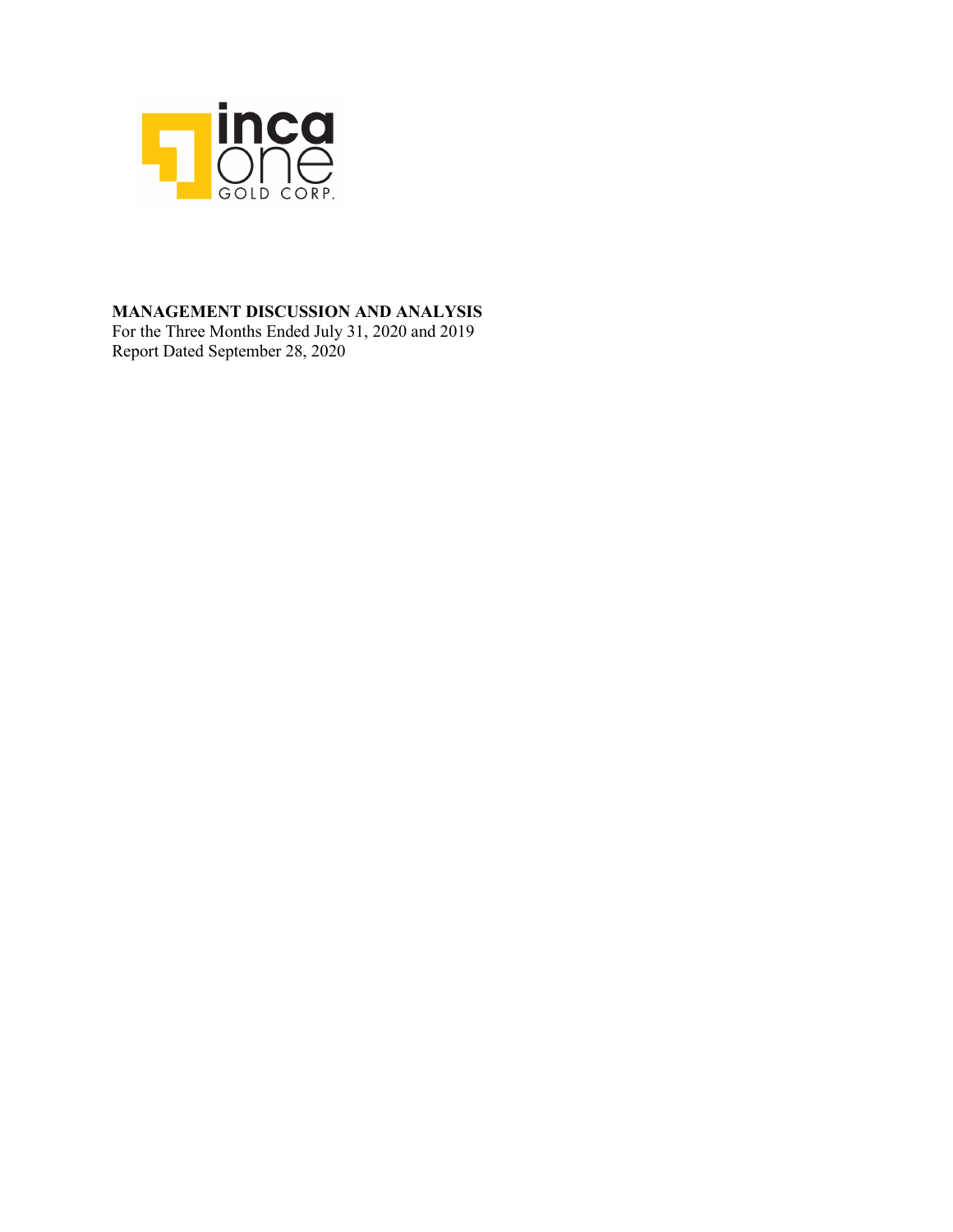Management Discussion & Analysis For the Three Months Ended July 31, 2020, and 2019

This Management's Discussion and Analysis ("MD&A") of Inca One Gold Corp. (the "Company" or "Inca One") has been prepared by management as of September 28, 2020 and should be read in conjunction with the Company's unaudited condensed interim consolidated financial statements for the three months ended July 31, 2020 and 2019 and the related notes thereto. This MD&A has been reviewed and approved by the Board of Directors of the Company. Unless otherwise specified, all financial information has been prepared in accordance with International Financial Reporting Standards ("IFRS") as issued by the International Accounting Standards Board. All dollar amounts herein are expressed in United States Dollars unless stated otherwise. During the quarter ended July 31, 2018, the Company changed its presentation currency to the United States Dollar. References to CAD\$ are to Canadian Dollars and references to restated ("Restated") financial information are to amounts previously reported in Canadian Dollars.

This MD&A contains forward-looking statements and should be read in conjunction with the risk factors described in "**Risks and Uncertainties**" and "**Cautionary Statement on Forward-Looking Information**" at the end of this MD&A.

#### **Description of the Business**

Inca One was incorporated on November 9, 2005 and is in the business of developing mineral processing operations in Peru, to service government permitted small scale miners. In recent years the Peruvian government instituted a formalization process for informal miners as part of its efforts to regulate their activities. The Company, hastwo Peruvian gold milling facilities ("Chala One" and "Kori One") with a total permitted capacity of 450 tonnes per day ("TPD") and has been in commercial production since 2015. The Company purchases high-grade gold mill feed from legally recognized Peruvian small scale miners and processes the material for the export and sale of gold doré and refined gold.

Inca One is listed on the TSX Venture Exchange (the "TSX-V") under the symbol "IO", on the Frankfurt Stock Exchange under the symbol "SU9.F", and the Santiago Stock Exchange Venture under the symbol "IOCL".

Inca One's vision is to become the largest, undisputed ore processor of choice in Peru, while maintaining its uncompromising guiding principles while it grows. This vision will be achieved through:

- Continuing to increase purchases of high-grade gold mill feed;
- The acquisition and development of mineral concessions that could be mined by contract miners and that would provide long-term supply to Chala One and Kori One; and
- Pursuing growth via merger and acquisition, including additional mineral processing operations.

#### **Key Period Definitions (used below)**

- three months ended July 31, 2019 (**"the Quarter" or "Q1 2021"**)
- three months ended April 30, 2020 (**"Q4 2020"**)
- three months ended January 31, 2020 (**"Q3 2020"**);
- three months ended October 31, 2019 (**"Q2 2020"**)
- three months ended July 31, 2019 (**"Q1 2020"**)
- three months ended April 30, 2019 (**"Q4 2019"**);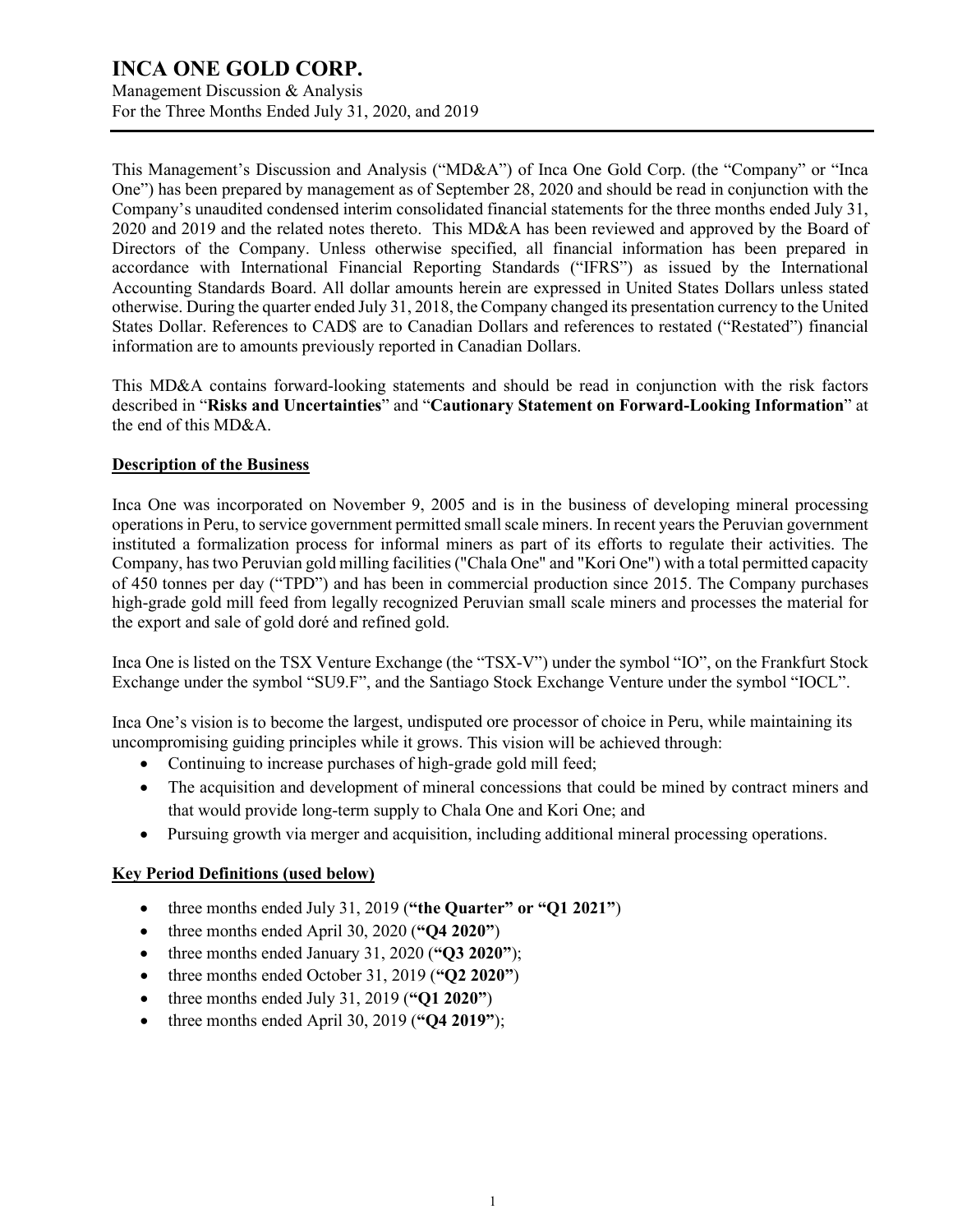Management Discussion & Analysis For the Three Months Ended July 31, 2020, and 2019

#### **First Quarter 2021 Highlights and Key Business Developments**

- During the quarter, the Company continued its operations, monitoring the effectiveness of its safety protocols to minimize the spread of COVID-19 in both its plant facilities as well as its regional operations.
- During the Q1 2021, the Company processed 3,576 tonnes, which represents a decrease of 4,082 tonnes when compared to 7,658 processed during Q4 2020. The daily production average during Q1 2021 was 39 TPD, which represents a decrease of 46 TPD when compared with the 85 TPD average of Q4 2020.
- Gold sales during Q1 2021 totaled 3,771 ounces, which represents an increase of 276 ounces compared to 3,496 ounces sold in Q4 2020. Total revenues for Q1 2021 were \$6.6 million, an increase of \$1 million when compared to Q1 2020 of \$5.6 million.
- Received proceeds of approximately CAD\$1.8 million from the exercise of warrants during June and July 2020.
- Restructured its contractual liability with Equinox Gold Corp. to extend the payment dates of its CAD\$7.95 million non-interest bearing secured promissory note for three to five years in the future.
- During July 2020, the Company signed a Gold Ore Supply Contract with PPX Mining for 40,000 tonnes of gold bearing material which represents an expected daily average delivery of 110 TPD.
- During July 2020, the Company launched its XplorTracker project aimed at advancing it's mineral buying and securing future supply of gold bearing mineral for processing.
- In September 2020, the Company opened its direct to consumer gold bullion store for pre-orders of its inaugural Peruvian themed one ounce gold coins.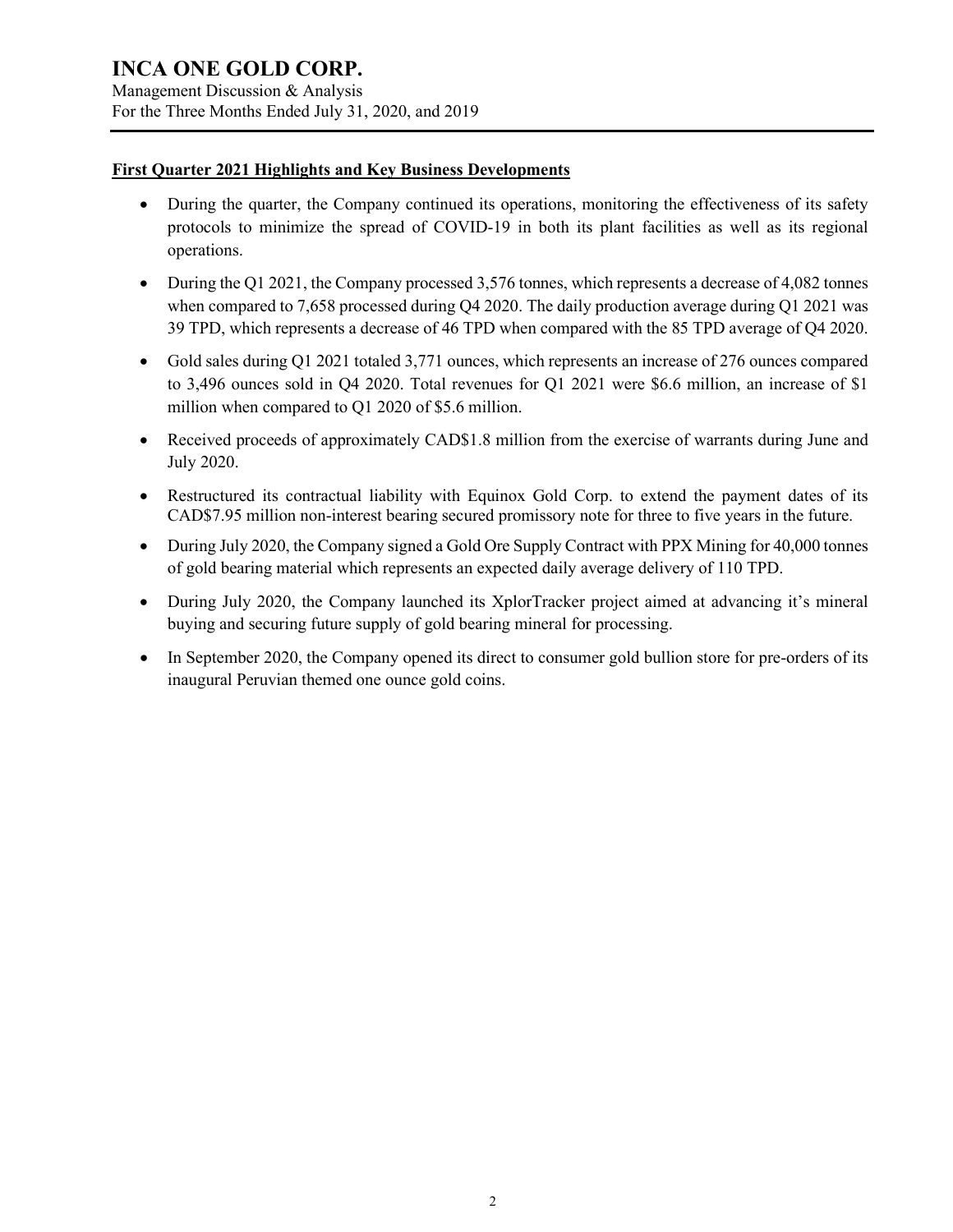Management Discussion & Analysis For the Three Months Ended July 31, 2020, and 2019

#### **Operational Highlights - Consolidated**

| <b>Quarter over Quarter</b><br>highlights           | Q1<br>2021    | Q <sub>4</sub><br>2020 | Q3<br>2020 | Q <sub>2</sub><br>2020 | Q1<br>2020 | Variance<br>$\frac{0}{0}$<br>Q1 2021<br>to Q4<br>2020 | Variance<br>$\frac{0}{0}$<br>Q1 2021<br>to Q1<br>2020 |
|-----------------------------------------------------|---------------|------------------------|------------|------------------------|------------|-------------------------------------------------------|-------------------------------------------------------|
| Tonnes processed in period<br>(t)                   | 3,576         | 7,658                  | 12,623     | 13,205                 | 10,741     | $(39.7\%)$                                            | $(59.9\%)$                                            |
| Average daily processing<br>volume (t)              | 39            | 85                     | 139        | 144                    | 117        | $(54.1\%)$                                            | $(68.0\%)$                                            |
| Mineral grade processed<br>$(oz/t$ gold)            | 0.51          | 0.68                   | 0.50       | 0.52                   | 0.55       | (25%)                                                 | $(7.3\%)$                                             |
| Gold production (oz)                                | 1,710         | 4,815                  | 5,331      | 6,195                  | 5,419      | $(64.5\%)$                                            | $(68.4\%)$                                            |
| Gold sold (equivalent oz) $(1)$                     | 3,771         | 3,496                  | 6,585      | 7,149                  | 4,277      | 7.9%                                                  | $(11.8\%)$                                            |
| Gold sold (oz)                                      | 3,724         | 3,442                  | 6,456      | 6,978                  | 4,192      | 8.2%                                                  | $(11.2\%)$                                            |
| Silver sold (oz)                                    | 4,794         | 5,043                  | 11,032     | 14,298                 | 7,286      | $(4.9\%)$                                             | $(34.2\%)$                                            |
| Sales Revenue (\$)                                  | 6,558,721     | 5,622,577              | 9,485,930  | 10,374,957             | 5,549,466  | 16.7%                                                 | 18.2%                                                 |
| Cost of goods sold<br>("COGS") $(\$)$               | 6,438,232     | 5,139,227              | 9,650,375  | 10,819,937             | 5,982,020  | 25.3%                                                 | 7.6%                                                  |
| Gross operating margin<br>(deficit) (\$)            | 120,489       | 483,350                | 195,555    | (444,980)              | (432, 554) | $(75.1\%)$                                            | 127.9%                                                |
| Gross operating margin %                            | 1.8%          | 8.6%                   | 2.0%       | $(4.3\%)$              | $(7.8\%)$  | $(78.6\%)$                                            | 123.6%                                                |
| Revenue per tonne (\$)                              | $1,068^{(2)}$ | 979                    | 817        | 773                    | 642        | 9.1%                                                  | 66.2%                                                 |
| Cost per tonne $(\$)$                               | $1,048^{(2)}$ | 895                    | 801        | 806                    | 693        | 17.1%                                                 | 51.2%                                                 |
| Gross margin per tonne (\$)                         | $20^{(2)}$    | 84                     | 16         | (33)                   | (51)       | $(76.2\%)$                                            | 140.0%                                                |
| Average gold (equivalent)<br>price per oz sold (\$) | 1,739         | 1,608                  | 1,495      | 1,451                  | 1,298      | 8.2%                                                  | 34.0%                                                 |
| Cost per oz sold $(\$)$                             | 1,707         | 1,470                  | 1,466      | 1,513                  | 1,399      | 16.1%                                                 | 22.0%                                                 |
| Gross margin per oz sold $(\$)$                     | 32            | 138                    | 29         | (62)                   | (101)      | $(76.8\%)$                                            | 131.7%                                                |
| Average London Close price<br>$($)$                 | 1,767         | 1,623                  | 1,504      | 1,501                  | 1,354      | 8.9%                                                  | 30.6%                                                 |

(1) Actual ounces of gold sold plus an estimate of the equivalent ounces of gold that could be purchased for the equivalent number of silver ounces sold.

(2) Calculation includes prior quarter 2,676.50 tonnes that were in inventory as at April 30, 2020

### **Future Outlook**

The Company has complied and continues to comply with the Peruvian Government's COVID-19 requirements. The Company's health and safety protocols and plans related to Covid-19 have been approved by the Minister of Health and are operating effectively. The Company has implemented standard operating procedures to control the spread of the virus and maintain the health and safety of its employees, suppliers and customers.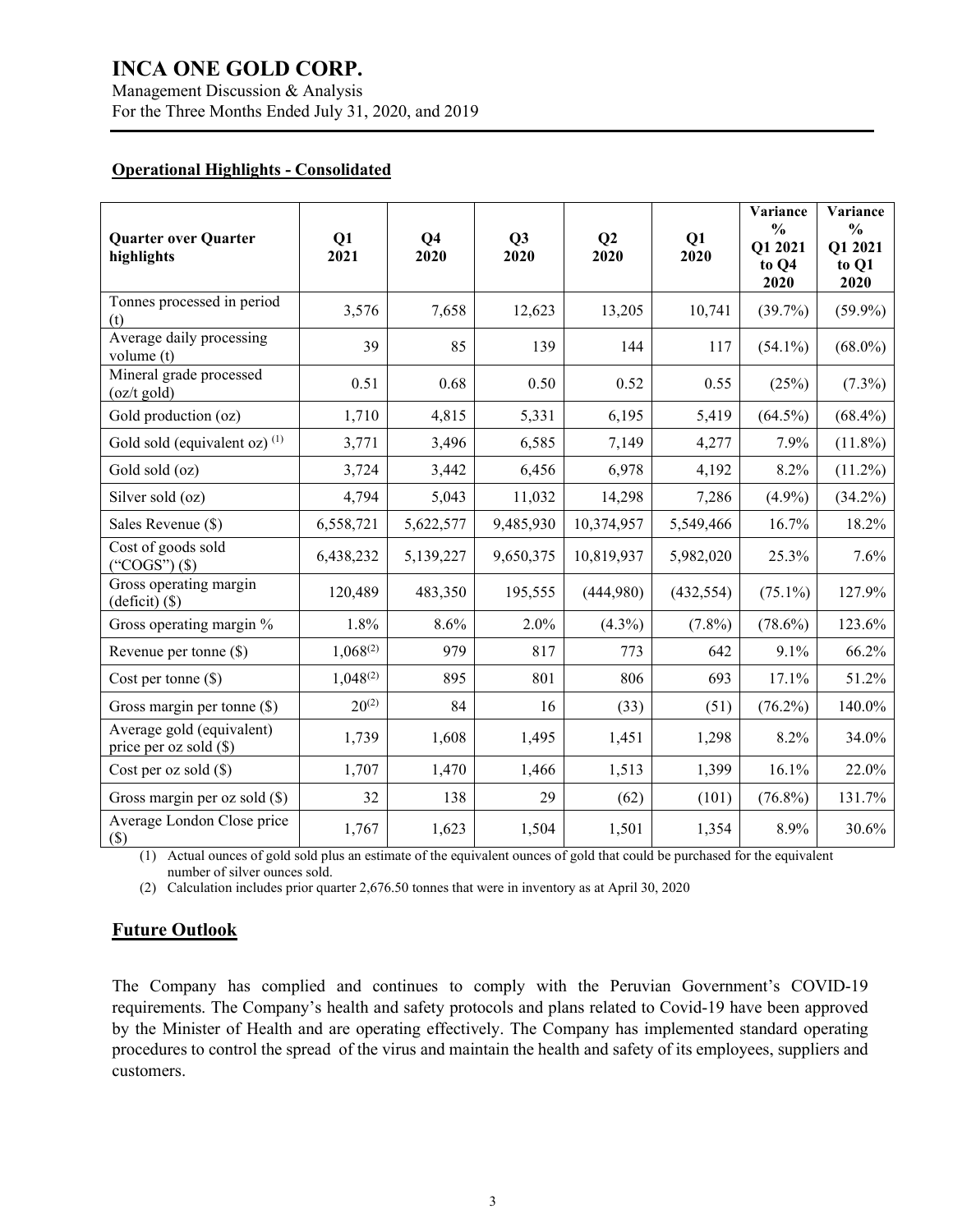Management Discussion & Analysis For the Three Months Ended July 31, 2020, and 2019

At Kori One, milling operations are on-going and are under strict supervision to provide the safest environment possible for employees and for mining partners to continue the supply chain as permitted by the regulatory authorities. At Chala One, desorption and smelting activities have been ongoing for many months. Recently the Company has reopened operations at Chala One to receive gold bearing mineral and the processing operations started again this past week. All non-essential staff and high risk employees continue to work remotely, where possible.

Although there are restrictions in place for transportation and delays in the delivery of some supplies, the Company continues to export doré within this current environment while paying special attention to the health and safety of its clients and its employees at all times.

The Company used the slowdown period since early March to perform a number of updates to its processing facilities. At Chala One, management was able to fine-tune its systems, implement process improvements and complete necessary maintenance. Down time in between processing days at Kori One allowed for an extra clean out of the ball mills and tanks, providing additional ounces for smelting and export. Completing these necessary updates and maintenance in advance of a return to normal industrial activities is anticipated to improve efficiency and productivity at both plants in the future.

In addition, the small-scale mining market in Peru is showing encouraging signs of recovery, as more miners are looking to enter the industry and formalize to take advantage of the recent upswing in the gold and precious metals market. Gold bearing mineral deliveries have seen a modest increase in the past four weeks, averaging approximately 105 tonnes per day. The indications are that many of the small scale mining areas are beginning to open up again. The Company continues to work with the communities around these small scale mining areas to provide masks, cleaning supplies and assisting with education about Covid-19 protocols in order to build support with those that control the roads and transportation.

The Company believes that the supply agreement recently announced with PPX Mining Corp ("PPX") will provide a foundational supply of material for processing over the next 12 months. PPX is currently in the process of restarting their mine and first deliveries are potentially expected before the end of the year.

Additionally, the Company has launched its XplorTracker ("Xplor") project as part of a new initiative to expand gold production at Kori One and Chala One. The project is aimed at advancing its mineral buying process and securing future supplies of gold bearing mineral for processing.

Drawing on the prior six years of actively testing and buying mineral consisting of more than 20,000 samples from across the country, Inca One has accumulated an extensive database of samples from gold bearing mineral, including grade, type, quality and concession coordinates. Furthermore, through positive and transparent business ethics and by employing best practices, Inca One has built extensive relationships with the small-scale miners throughout the country, enabling the 'mapping' of these mines throughout Peru. Through systematic analysis and plotting of data within Xplor, the Company will look to engage further with titleholders to create additional and mutually beneficial business arrangements.

In the first phase of this project, Inca One will look to secure mineral rights for district-scale land positions within the Peruvian Gold Belts (PGB) by analyzing the results from the small-scale miners that are actively mining gold and currently bringing their mineral to either the Kori One or Chala One plants. Peru is famous for these gold belts and the three dominant PGB's that contribute to Peru's gold production stretch from over a few hundred kilometres in length up to 1,700 km. Peru has been actively mining for several centuries, is the largest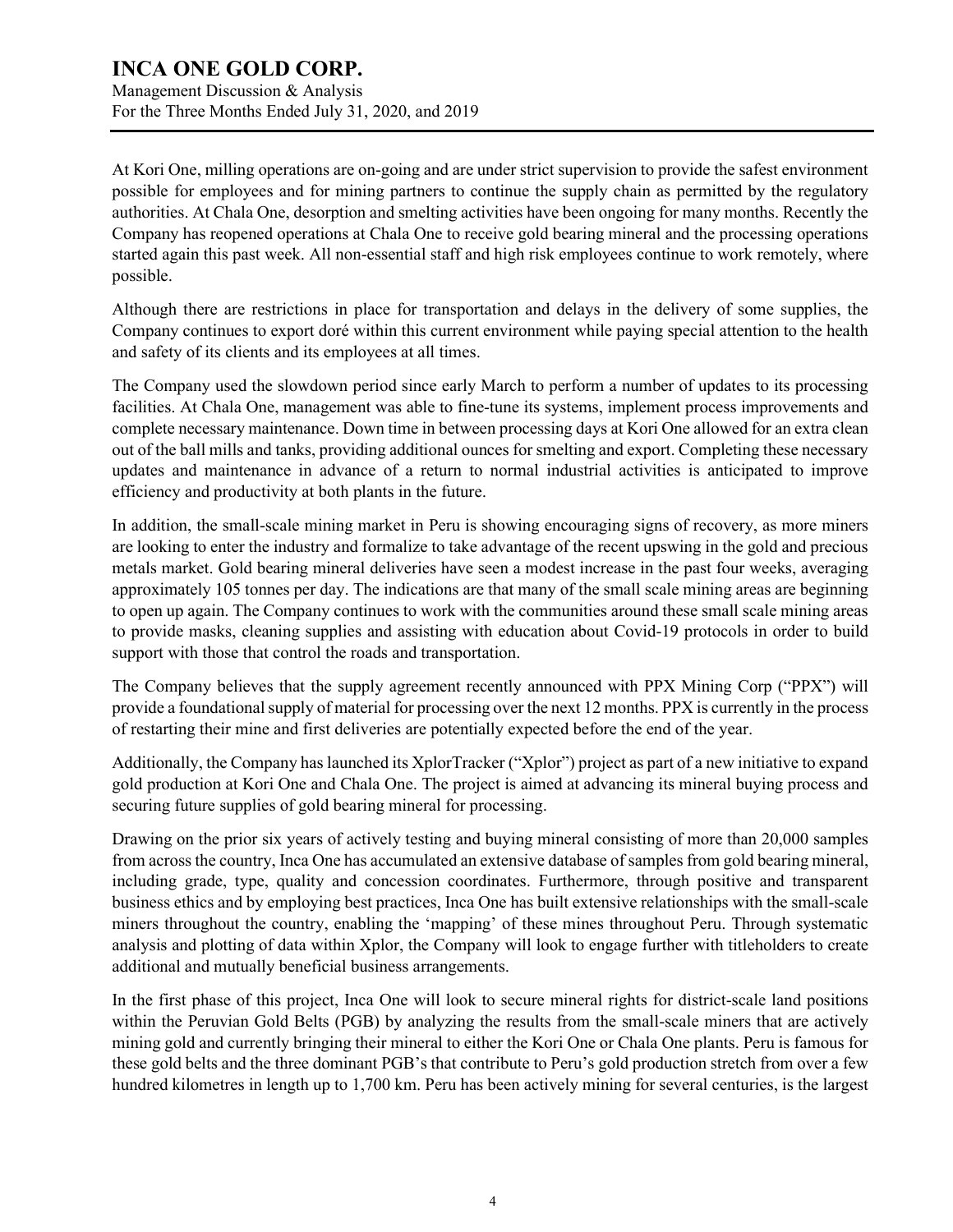### **INCA ONE GOLD CORP.** Management Discussion & Analysis For the Three Months Ended July 31, 2020, and 2019

Latin American gold producer and was ranked the 6th largest gold producer in the world for 2018. Once these land positions are secured by Inca One, the Company will carry out limited exploration programs to determine suitable projects that can be optioned out for future work programs and ultimately define economic gold resources on these gold properties.

The Company's objective with this program is to deploy strategies that will allow for the direct purchase, investment, or other partnership arrangements to help advance these mining projects or concessions. Additional opportunities for Inca One may be to act as a facilitator assisting in the formalization of miners or titleholders and their environmental improvements and geological information. The end goal with Xplor will be to guarantee additional future supplies of mineral to Inca One processing facilities fueling the Company's growth.

In addition to the PPX supply agreement and the Xplor project, which will help Inca One stabilize its plant supply, the Peruvian Government commenced a four month amnesty period beginning January 15, 2020 allowing new and existing mining operations another opportunity to register with the Ministry of Energy and Mines, to demonstrate their compliance with environmental and safety regulations and remit taxes on sales of extracted minerals. As indicated, this represented a renewed window of opportunity within the mining sector to potentially increase the market supply of mineral rich material and expand our customer base.

The initial results from re-opening the formalization process have been positive as the number of miners registered has grown 22% to an estimated 66,000 in March 2020, from approximately 54,000 as of January 2020. As a result of this significant growth of the small-scale mining market there are now more legal miners available for Inca One to expand its customer base and forge relationships with new customers that have achieved regulatory compliance within this program.

The Company has also launched its online bullion store for pre-orders, providing collectors and investors an opportunity to purchase gold directly from the Company.

Upon the onset of the global pandemic, Inca One recognized the immediate need for precious metal investors access to purchase gold and silver bullion. As a result, the Company views this as an ideal opportunity to begin selling its gold and silver directly to the retail bullion investor. With the official launch coming in the next couple of months, the Company's bullion store will initially offer 1-ounce gold coins and will add additional products, including silver options in the future. The Company will stamp and mint the inaugural, Peruvianthemed coins unique to the Inca One gold and silver bullion store.

The Company will become one of only a handful of public issuers to offer their own production in the form of gold coins. The bullion will exclusively be made available through Inca One's online bullion store. The Company will distribute its specialized, inaugural coins in a streamlined and user-friendly experience with worldwide shipping and order tracking.

Sales from the online bullion store could potentially provide increased margins to the Company from direct sales, but most importantly, will offer an intrinsic value through enhanced marketing and promotional opportunities. As an additional benefit to shareholders, the Company is offering a discount of \$50 per ounce for those shareholders that are able to provide evidence that they own a minimum of 5,000 shares of Inca One. Furthermore, additional value will translate through to the Peruvian small-scale miners and solidify Inca One as the processor of choice, providing the best service and experience, whilst minimizing wealth extraction from the Peruvian economy.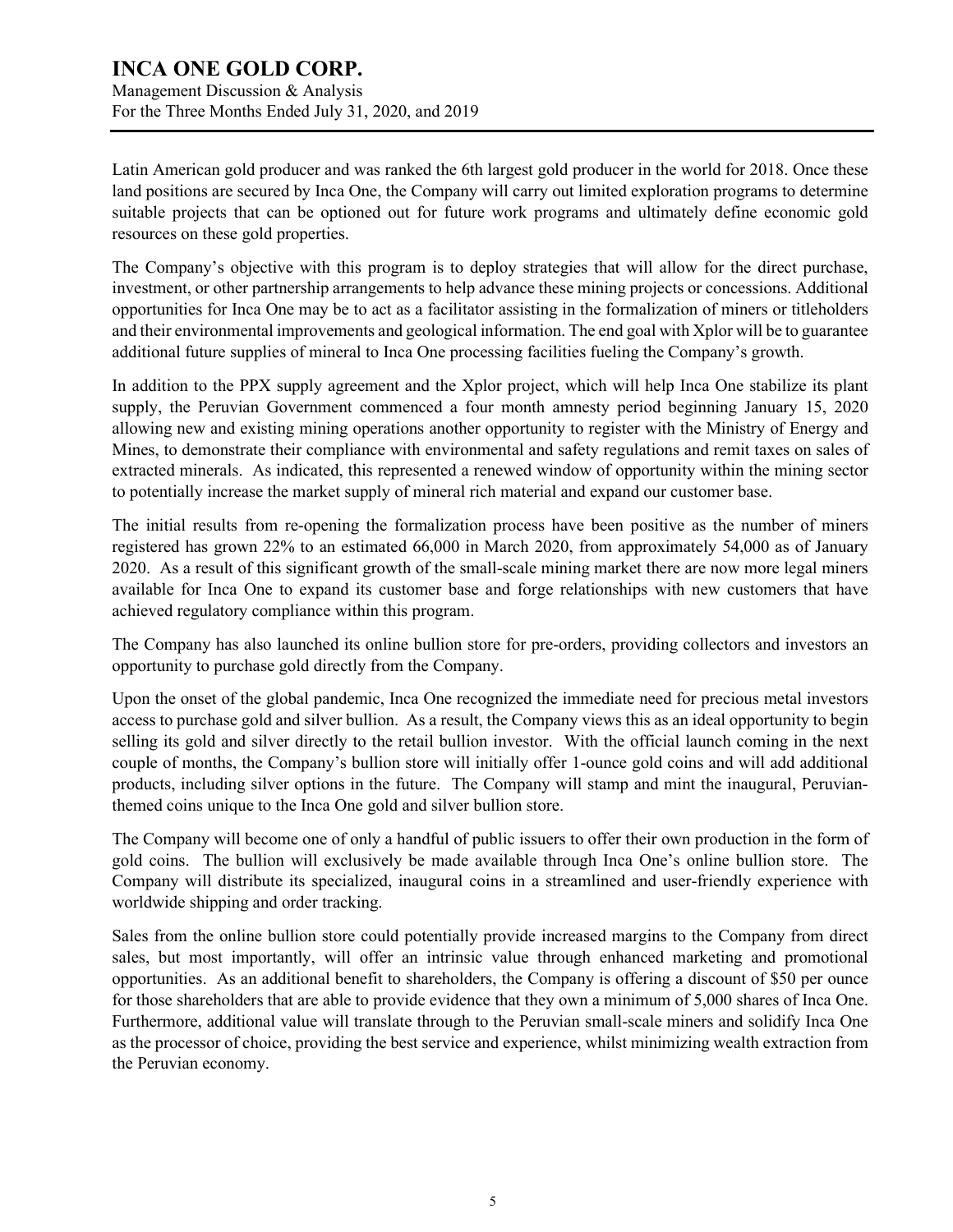Management Discussion & Analysis For the Three Months Ended July 31, 2020, and 2019

Inca One has proven its ability over the years to adapt to evolving regulatory environments, meet COVID-19 related challenges and build a diversified framework for success across multiple strategic channels while expanding into key mining regions. Reduced levels of production due to COVID-19 has allowed management to focus and execute on strategic planning, which has been used to establish relationships with new mining partners, that should translate into increased future revenue and profitability. The Company has confidently developed industry leading compliance, is soon expanding operations with the production of premium gold finished products and has built and exceptional team of proven and experienced professionals focused on dramatically scaling operations in the second half of 2020 and beyond.

#### **Selected Quarterly and Annual Information**

The following selected financial data with respect to the Company's financial condition and results of operations has been derived from the unaudited condensed interim consolidated financial statements of the Company for the three months ended July 31, 2020 and 2019 and from the audited consolidated financial statements of the Company for the year ended April 30, 2020, as applicable. The selected financial data should be read in conjunction with those financial statements and the notes thereto.

|                                                 | Three Months Ended                                      |                |                |  |
|-------------------------------------------------|---------------------------------------------------------|----------------|----------------|--|
|                                                 | April 30, 2020<br><b>July 31, 2020</b><br>July 31, 2019 |                |                |  |
|                                                 | <b>S</b>                                                |                |                |  |
| Revenue                                         | 6,558,721                                               | 5,622,577      | 5,549,466      |  |
| Cost of goods sold                              | (6,438,232)                                             | (5, 139, 227)  | (5,982,020)    |  |
| Gross margin (deficit)                          | 120,489                                                 | 483,350        | (432, 554)     |  |
| Finance and other income (expense), net         | (189, 166)                                              | (431,783)      | (416, 462)     |  |
| Net income (loss) for the period                | 666,235                                                 | (632, 912)     | (1,439,302)    |  |
| Net income (loss) per share (basic and diluted) | 0.02                                                    | $(0.02)^{(1)}$ | $(0.05)^{(1)}$ |  |
| Other comprehensive income (loss)               | 330,540                                                 | (222,099)      | (1, 585, 462)  |  |

 $(1)$  Calculated to reflect the basic gain (loss) per share on a post consolidated basis.

|                             | Three Months Ended                                      |            |            |  |
|-----------------------------|---------------------------------------------------------|------------|------------|--|
|                             | April 30, 2019<br><b>July 31, 2020</b><br>July 31, 2019 |            |            |  |
|                             |                                                         |            |            |  |
| Total assets                | 19,272,556                                              | 22,508,395 | 24,175,991 |  |
| Total current liabilities   | 3,465,646                                               | 11,686,029 | 9,412,584  |  |
| Total long term liabilities | 7,961,570                                               | 5,300,277  | 7,334,978  |  |

The following table sets out selected quarterly financial data from the Company's unaudited quarterly financial statements for the last eight quarters. It is important to note that the working capital deficiency at January 31, 2020 and October 31, 2019 include approximately \$3.6 million of current liabilities that are non-interest bearing and payable in cash or shares at the Company's option.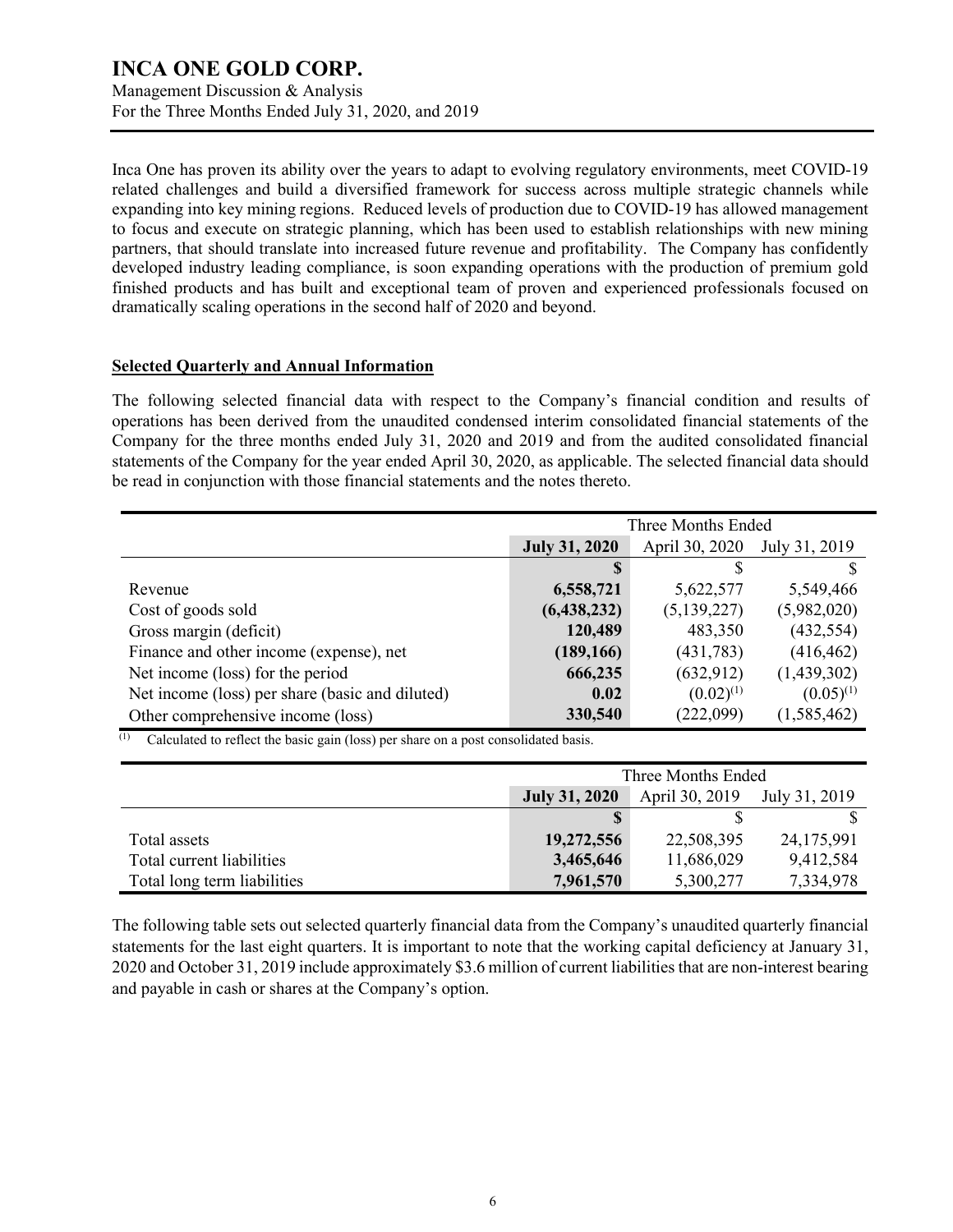Management Discussion & Analysis For the Three Months Ended July 31, 2020, and 2019

| <b>Quarter ended</b> | <b>Working</b><br>capital<br>(deficiency) | <b>Total assets</b> | Long term<br><b>liabilities</b> | Net income<br>$(\text{loss})$ | <b>Basic gain</b><br>(loss) per<br>share $^{(2)}$ |
|----------------------|-------------------------------------------|---------------------|---------------------------------|-------------------------------|---------------------------------------------------|
|                      | S                                         | \$                  | \$                              | S                             |                                                   |
| <b>July 31, 2020</b> | 4,487,963                                 | 19,272,556          | 7,961,570                       | 666,235                       | 0.02                                              |
| April 30, 2020       | (740, 443)                                | 22,508,395          | 5,300,277                       | (632, 912)                    | (0.02)                                            |
| January 31, 2020     | (2,108,292)                               | 18,867,357          | 4,467,411                       | (726, 634)                    | (0.03)                                            |
| October 31, 2019     | (1,835,724)                               | 20,442,144          | 4,415,066                       | (1,437,625)                   | (0.05)                                            |
| July 31, 2019        | 2,259,771                                 | 24,175,991          | 7,344,978                       | (1,439,302)                   | (0.05)                                            |
| April 30, 2019       | 3,417,245                                 | 24,057,897          | 7,091,690                       | 1,204,566                     | 0.05                                              |
| January 31, 2019     | 3,695,305                                 | 21, 251, 543        | 8,522,216                       | 29,793                        | 0.00                                              |
| October 31, 2018     | 3,010,284                                 | 21,094,908          | 8,337,432                       | (1, 132, 371)                 | (0.05)                                            |
|                      |                                           |                     |                                 |                               |                                                   |

(1) Amounts previous to Q1 2019 have been Restated to United States dollars

(2) Amounts previous to Q3 2020 have been recalculated to reflect the basic gain (loss) per share on a post consolidated basis.

#### **Results of Operations**

#### **Three months ended July 31, 2020 compared to three months ended July 31, 2019**

Revenue for Q1 2021 was \$6.5 million (Q1 2020 - \$5.6 million), and cost of goods sold was \$6.4 million (Q1 2020 – \$6 million) resulting in a gross operating margin of \$0.1 million (Q1 2020 – gross operating deficit of \$0.4 million).

During Q1 2021, the Company reported net income of \$0.7 million, an increase of \$2.1 million compared to net losses of \$1.4 million during Q1 2020. The increase in net income is a result of an increase of \$0.6 million of gross operating margin and the recognition of a gain \$1.5 million related to the restructuring of its contractual liabilities with Equinox.

#### **Liquidity and Capital Resources**

As at July 31, 2020, the Company financed its operations and met its capital requirements primarily through the re-investment of operational cash flows from the Chala One and the Kori One plants.

The Company had cash of \$3.1 million at July 31, 2020, representing a decrease of \$0.6 million compared to cash of \$3.7 million as at April 30, 2020 and working capital of \$4.5 million at July 31, 2020 representing increase of \$5.2 million when compared to a working capital deficiency of \$0.7 million as at April 30, 2020.

The increase in the working capital is mainly attributable to the combined effect of:

- the issuance of 1.2 million shares as payment of \$0.6 million for current contractual liabilities paid to Equinox,
- the restructuring of payment terms for the contractual liabilities payable to Equinox, which resulted in approximately \$4.0 million moving from current to long-term contractual liabilities.
- the exercise of 4.5 million share-based options and warrants for proceeds of approximately \$1.3 million, and
- offset by a cash loss from operations and finance costs of approximately \$0.7 million.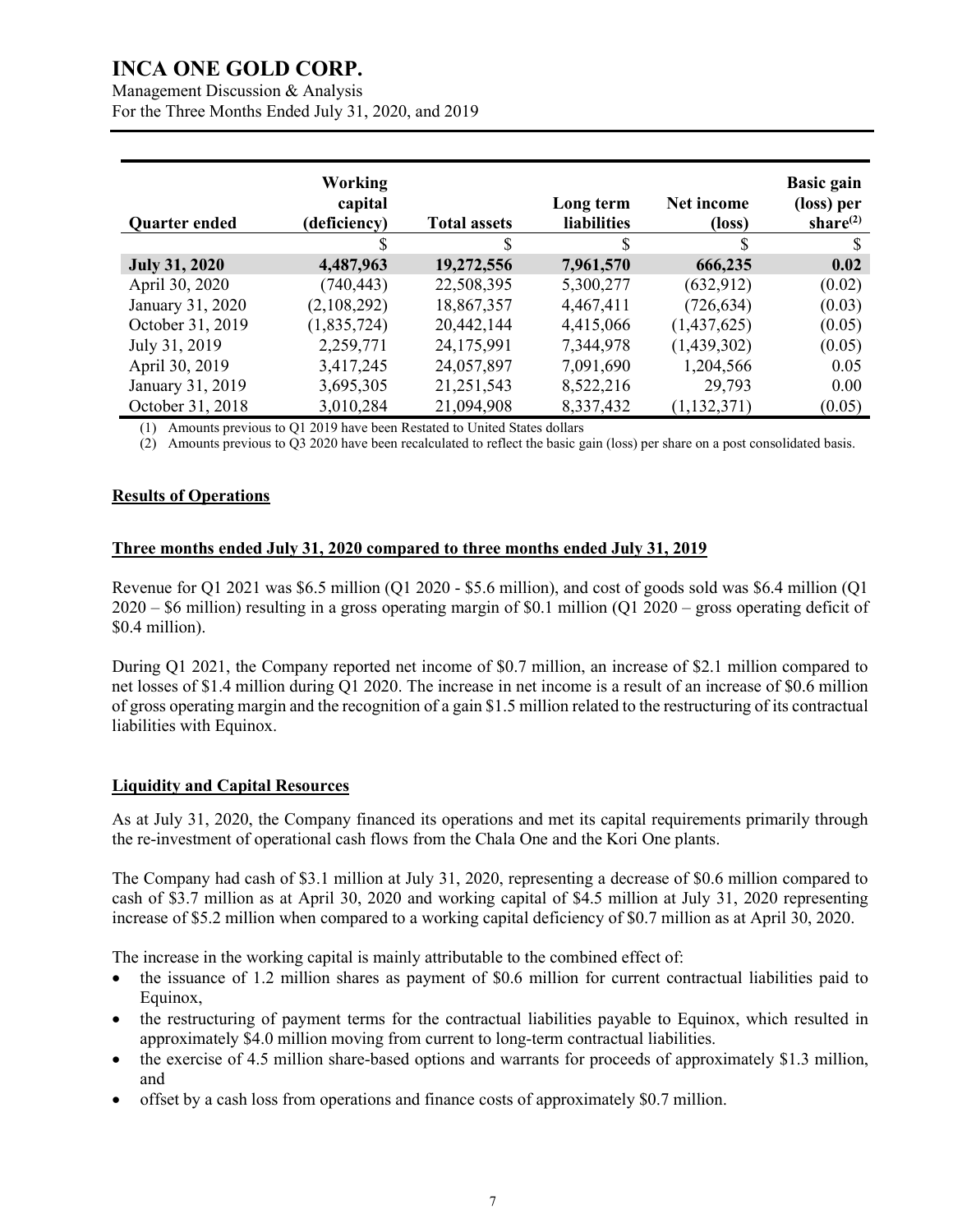Management Discussion & Analysis For the Three Months Ended July 31, 2020, and 2019

Management intends to continue funding operations, administration, debt and debt service costs and any capital requirements with the proceeds of the sale of gold doré and refined gold from the Company's Chala One and Kori One plants. Where required and depending on the strength of the junior resource markets, the Company will continue to be dependent on its capital resources to cover any deficiencies in working capital.

#### *Restructuring of the Contractual Liabilities Payable to Equinox*

Effective July 31, 2020, Equinox agreed to amend the payment dates of its non-interest bearing secured promissory note. As follows:

|                       | Amount (CAD\$) | Original payment dates | <b>Amended payment dates</b> |
|-----------------------|----------------|------------------------|------------------------------|
| First Installment     | \$1.45 million | August 20, 2019        | <b>August 20, 2023</b>       |
| Second Installment    | \$2.5 million  | August 20, 2020        | <b>August 20, 2024</b>       |
| Cash Only Installment | \$1.5 million  | August 20, 2020        | <b>August 20, 2022</b>       |
| Third Installment     | \$2.5 million  | August 20, 2021        | <b>August 20, 2025</b>       |
|                       | \$7.95 million |                        |                              |

Equinox also agreed to extend the payment date for approximately US\$0.7 million related to a working capital loan, from August 20, 2021 to August 20, 2023.

The result of this restructuring with Equinox on the Q1-2021 financial statements, is as follows:

- increase in working capital by approximately \$4 million due to the extension of the payment dates causing the current contractual liability to be reclassified as long-term debt.
- the accounting treatment for the change in this liability caused the recognition of a gain of approximately \$1.5 million as result of the difference between the estimated fair value of the liability using the previous payment dates (\$6.3 million) and the estimated fair value using the new payment dates (\$4.8 million).

#### Share Issuances

- During the three months ended July 31, 2020, 4,752,301 common shares were issued for proceeds of \$1.3 million on the exercise of 4,452,301 warrants at CAD\$0.40 per share and \$0.1 million on the exercise of 300,000 stock option at an average of CAD\$0.37 per share.
- On July 31, 2020, the Company issued 1,187,333 common shares at CAD\$0.65 as partial payment of its note payable to Equinox.

#### **Summary of Outstanding Share Data**

As at the date of this MD&A, the Company had 34,256,677 common shares issued and outstanding, 2,045,000 share-based options (with exercised prices ranging between CAD\$0.19 to CAD\$1.00) and 1,158,293 warrants outstanding (with exercise prices ranging between CAD\$0.18 and CAD\$12.60 per share). The fully diluted shares outstanding at the date of this MD&A is 37,459,970.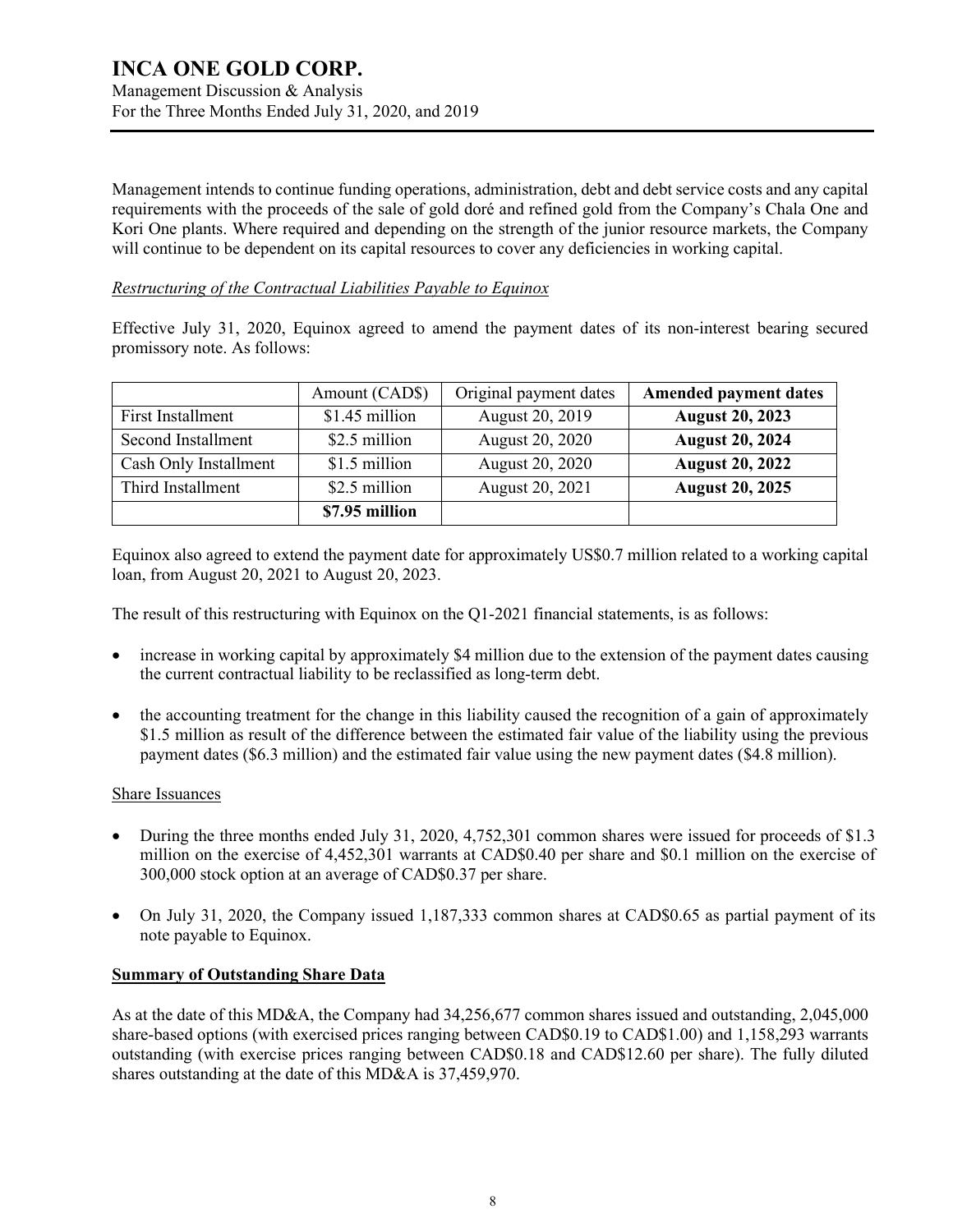Management Discussion & Analysis For the Three Months Ended July 31, 2020, and 2019

#### **Transactions with Related Parties**

#### **(a) Related Party Transactions**

The Company's related parties consist of the Company's directors, officers and companies associated with these individuals including the following:

- A company owned by Edward Kelly, the Company's CEO (also a director).
- A company owned by Mark Wright, the Company`s VP Operations & New Projects.

The following expenditures were charged by related parties during the three months ended July 31, 2020 and 2019:

|                                          |         | Three Months Ended<br>July 31, |  |
|------------------------------------------|---------|--------------------------------|--|
|                                          | 2020    | 2019                           |  |
|                                          | S       |                                |  |
| Management, salaries and consulting fees | 93,319  | 99,075                         |  |
| Director fees                            | 6,953   | 7,152                          |  |
| Share-based payments                     |         | 17,935                         |  |
|                                          | 100,272 | 124,162                        |  |

Consulting and management fees were paid to companies controlled by the CEO and VP Operations & New Projects.

#### **(b) Compensation of Key Management Personnel**

The Company's key management personnel have authority and responsibility for planning, directing and controlling the activities of the Company and includes the Directors, CEO, CFO, and VP Operations & New Projects. Compensation in respect of services provided by key management consists of consulting and management fees paid to companies controlled by the CEO and VP Operations & New Projects and by the issue of options. The compensation for key management personnel paid as management were for the three months ended July 31, 2020 and 2019 as follows:

|                      |        | Three Months Ended<br>July 31, |  |
|----------------------|--------|--------------------------------|--|
|                      | 2020   | 2019                           |  |
|                      |        |                                |  |
| Management fees      | 56,726 | 61,430                         |  |
| Salaries             | 36,593 | 37,645                         |  |
| Share-based payments |        | 12,253                         |  |
|                      | 93,119 | 111,328                        |  |

#### **(c) Related Party Balances**

All related party balances payable, including for business expenses reimbursements, annual bonuses approved by the board of directors, and for services rendered as at July 31, 2020 are non-interest bearing and payable on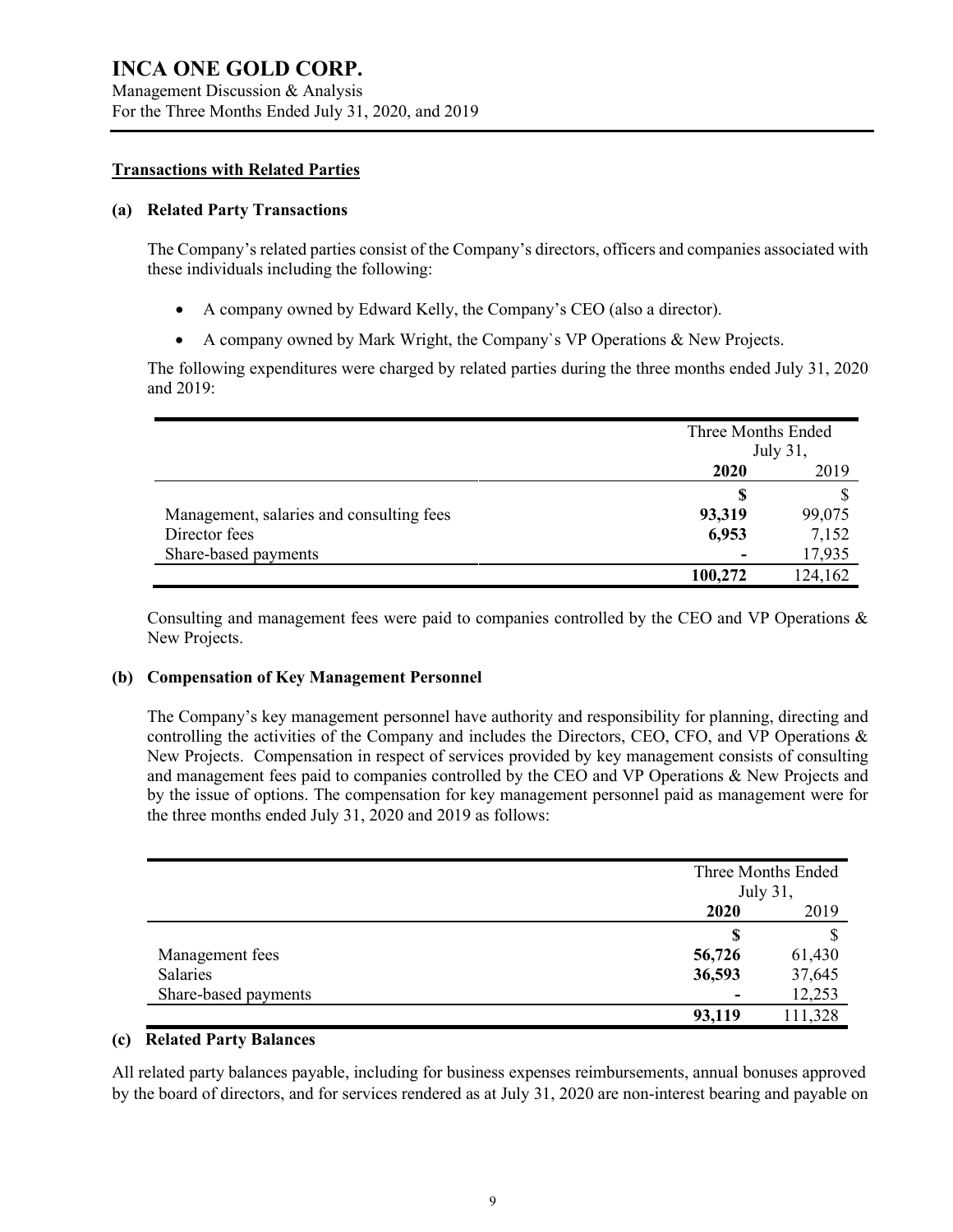Management Discussion & Analysis For the Three Months Ended July 31, 2020, and 2019

demand, and are comprised of \$0.3 million (April 30, 2020 - \$0.3 million) payable to the CEO and a company controlled by the CEO, \$0.3 million (April 30, 2020 - \$0.3 million) payable to the CFO and \$0.3 million payable (April 30, 2020 – \$0.3 million payable) to the Directors or companies controlled by the Directors.

#### **Commitments**

In addition to the commitments in connection with the Company's financings, the Company has:

- a three-year rent agreement for its corporate office in Lima, Peru, with a monthly payment of \$3,574 and termination date on July 31, 2021, and
- a five-year rent agreement for its corporate office in Vancouver, Canada with a monthly payment of CAD\$3,768 and termination date on July 31, 2023.

As at July 31, 2020 the Company had received advances of \$0.50 million (April 30, 2020 - \$3.7 million) to be offset against future sales of gold doré; these amounts have been included as deferred revenues in the condensed interim consolidated statement of financial position.

|                                                   |              | Within One | One to Five | Greater than |
|---------------------------------------------------|--------------|------------|-------------|--------------|
|                                                   | <b>Total</b> | Year       | Years       | Five Years   |
| <b>Maturity analysis of financial liabilities</b> | \$           | S          | S           |              |
| Accounts payable and accrued liabilities          | 2,500,901    | 2,500,901  |             |              |
| Secured debentures and notes payable              | 2,401,611    | 300,000    | 2,101,611   |              |
| Contractual liabilities payable to Equinox        | 4,966,943    | 209,508    | 3,577,649   | 1,179,786    |
|                                                   | 9,869,455    | 3,010,409  | 5,679,260   | 1,179,786    |
| <b>Commitments</b>                                |              |            |             |              |
| Office lease rental                               | 150,561      | 78,779     | 71,782      |              |
| Gold sale deferred revenue                        | 500,000      | 500,000    |             |              |
| Asset retirement and reclamation obligations      | 1,102,524    |            |             | 1,102,524    |
|                                                   | 1,753,085    | 578,779    | 71,782      | 1,102,524    |
|                                                   | 11,622,540   | 3,589,188  | 5,751,042   | 2,283,310    |

A summary of liabilities and future operating commitments at July 31, 2020 are as follows:

#### Contingent Debenture

In September 2016, the Company completed a comprehensive capital restructuring by issuing a \$0.78 million contingent debenture certificate (the "Contingent Debenture"), which only becomes payable on the date that the Company achieves two production milestones including (i) achieving 300 tonnes per day mineral processing capacity in Peru, and (ii) achieving three months of 200 tonnes per day average daily production. Upon reinstatement, the Contingent Debenture will have a 12% annual interest rate paid quarterly in arrears, twelvemonth term to maturity, certain early redemption features, and a general security agreement will be issued. If the performance milestones are not achieved before August 31, 2026, the Contingent Debenture will be cancelled.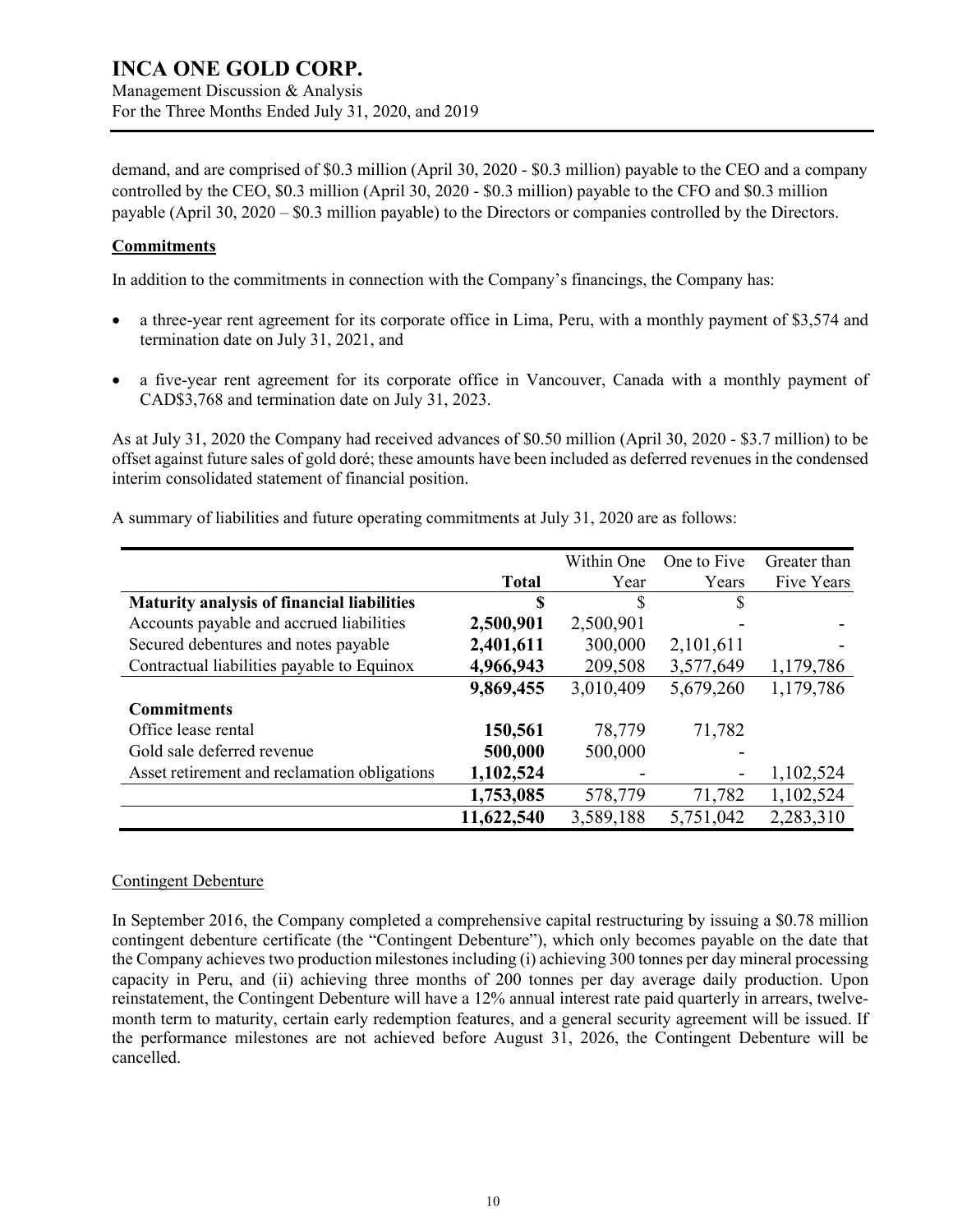### **INCA ONE GOLD CORP.** Management Discussion & Analysis

For the Three Months Ended July 31, 2020, and 2019

As at July 31, 2020 the value of the contingent debenture was \$nil. However, the first milestone of 300 tonnes per day mineral processing capacity in Peru was achieved as result of the acquisition of Anthem.

#### **Fair Value of Financial Instruments**

As at July 31, 2020, the Company's financial instruments consist of cash, receivables, long term receivables, accounts payable and accrued liabilities, promissory notes payable, contractual liabilities as result of the acquisition of Anthem United, secured debentures and notes payable.

IFRS requires disclosures about the inputs to fair value measurements for financial assets and liabilities recorded at fair value, including their classification within a hierarchy that prioritizes the inputs to fair value measurement.

The three levels of hierarchy are:

Level 1 – Unadjusted quoted prices in active markets for identical assets or liabilities;

Level 2 – Inputs other than quoted prices that are observable for the asset or liability, either directly or indirectly; and

Level 3 – Inputs for the asset or liability that are not based on observable market data.

As at July 31, 2020, the Company believes that the carrying values of the financial instruments noted above approximate their fair values because of their nature and relatively short maturity dates or durations or their interest rates approximate market interest rates.

### **Financial Instruments Risk**

The Company's financial instruments are exposed in varying degrees to a variety of financial risks. The Board approves and monitors the risk management processes:

*(i) Credit risk*

Credit risk exposure primarily arises with respect to the Company's cash and receivables. The risk exposure is limited because the Company places its instruments in banks of high credit worthiness within Canada and continuously monitors the collection of other receivables.

*(ii) Liquidity risk*

Liquidity risk is the risk that the Company cannot meet its financial obligations as they become due. The Company's approach to managing liquidity is to ensure as far as possible, that it will have sufficient liquidity to settle obligations and liabilities when they become due. As at July 31, 2020, the Company had cash of \$3.1 million (April 30, 2020 - \$3.7 million) and current working capital of \$4.5 million (April 30,2020 – working capital deficit of \$0.7 million) with total liabilities of \$11.4 million (April 30, 2020 - \$17 million).

A summary of the Company's future operating commitments is presented above under the Commitments and Contingencies section.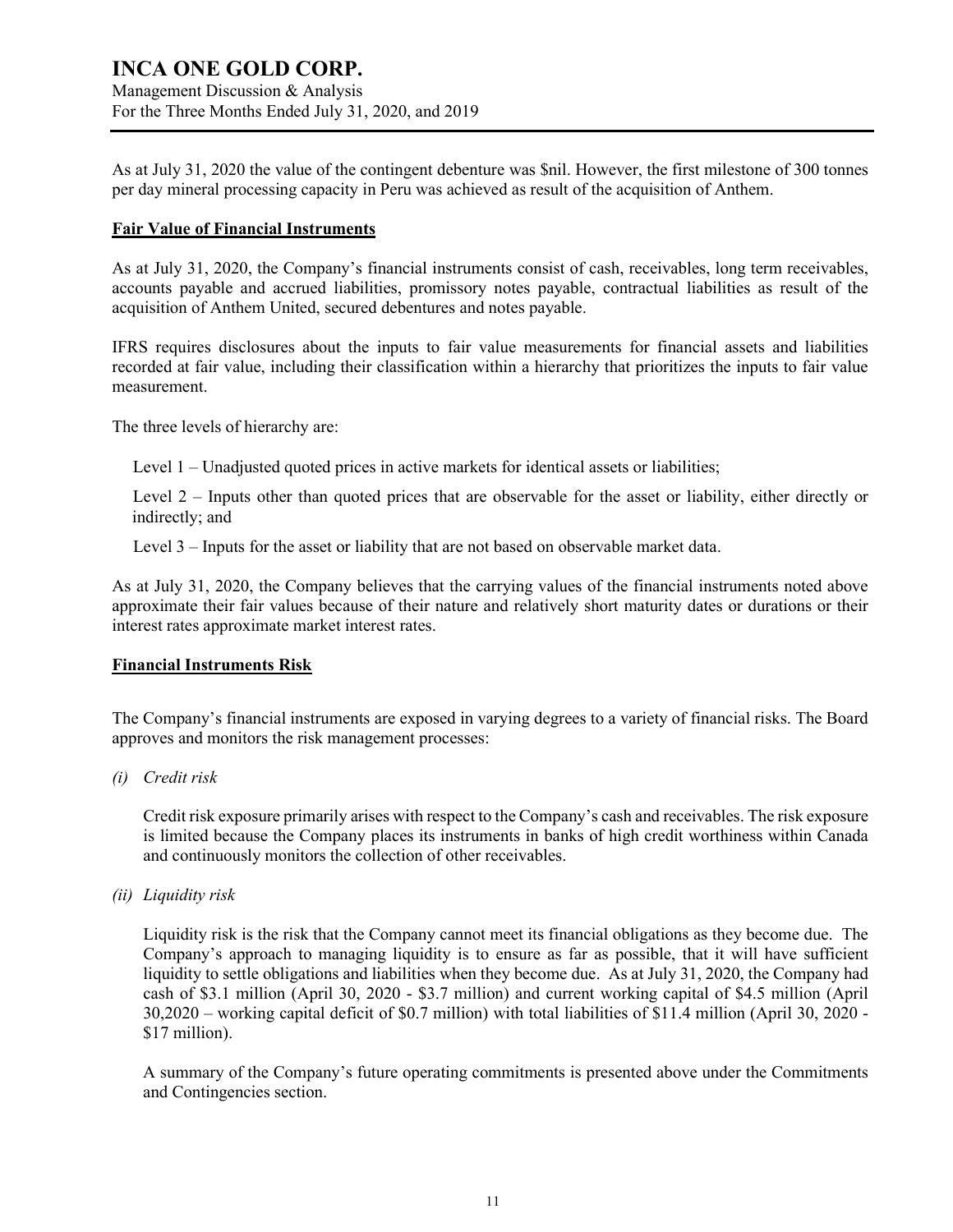Management Discussion & Analysis For the Three Months Ended July 31, 2020, and 2019

#### *(iii) Market risk*

a. Interest rate risk

Interest rate risk is the risk that the fair value or future cash flows of a financial instrument will fluctuate because of changes in market interest rates.

The Company invests cash in guaranteed investment certificates at fixed or floating interest rates in order to maintain liquidity while achieving a satisfactory return for shareholders. A change of 100 basis points in the interest rates would not be material to the financial statements. At July 31, 2020, the Company had no variable rate debt.

b. Foreign currency risk

Foreign exchange risk is the risk that the fair value of future cash flows of a financial instrument will fluctuate because of the changes in the foreign exchange rates. The Company is exposed to the financial risk related to the fluctuation of foreign exchange rates associated with the fluctuations in its Canadian dollar and the Peruvian New Sol ("Sol") bank accounts as well as the translation of foreign-held assets and liabilities at current exchange rates.

|                                                         | <b>July 31,</b><br>2020 | April 30,<br>2019 |
|---------------------------------------------------------|-------------------------|-------------------|
|                                                         | S                       | S                 |
| CAD dollar:                                             |                         |                   |
| Cash                                                    | 1,248,858               | 7,140             |
| Receivables                                             | 22,929                  | 23,857            |
| Accounts payable and accrued liabilities                | (429,768)               | (430,578)         |
| Secured debentures                                      | (1,171,611)             | (1,148,011)       |
| Contractual liabilities as result of the acquisition of |                         |                   |
| Anthem United                                           | (4,227,433)             | (5,813,425)       |
| Derivative financial liability                          |                         | (951, 467)        |
| Net assets (liabilities)                                | (4, 557, 025)           | (8,312,484)       |
|                                                         |                         |                   |
| Sol:                                                    |                         |                   |
| Cash                                                    | 454,029                 | 109,747           |
| Receivables                                             | 428,531                 | 4,144,524         |
| Accounts payable and accrued liabilities                | (162, 305)              | (625, 297)        |
| Net assets (liabilities)                                | 720,255                 | 3,628,974         |

The Company's net exposure to the Canadian dollar and Sol on financial instruments, in US dollar equivalents, is as follows:

Assuming all other variables constant, an increase or a decrease of 10% of the Canadian dollar against the US dollar, as of July 31, 2020 would have changed the Company's net loss by approximately \$0.46 million. Assuming all other variables constant, an increase or a decrease of 10% of the Peruvian sol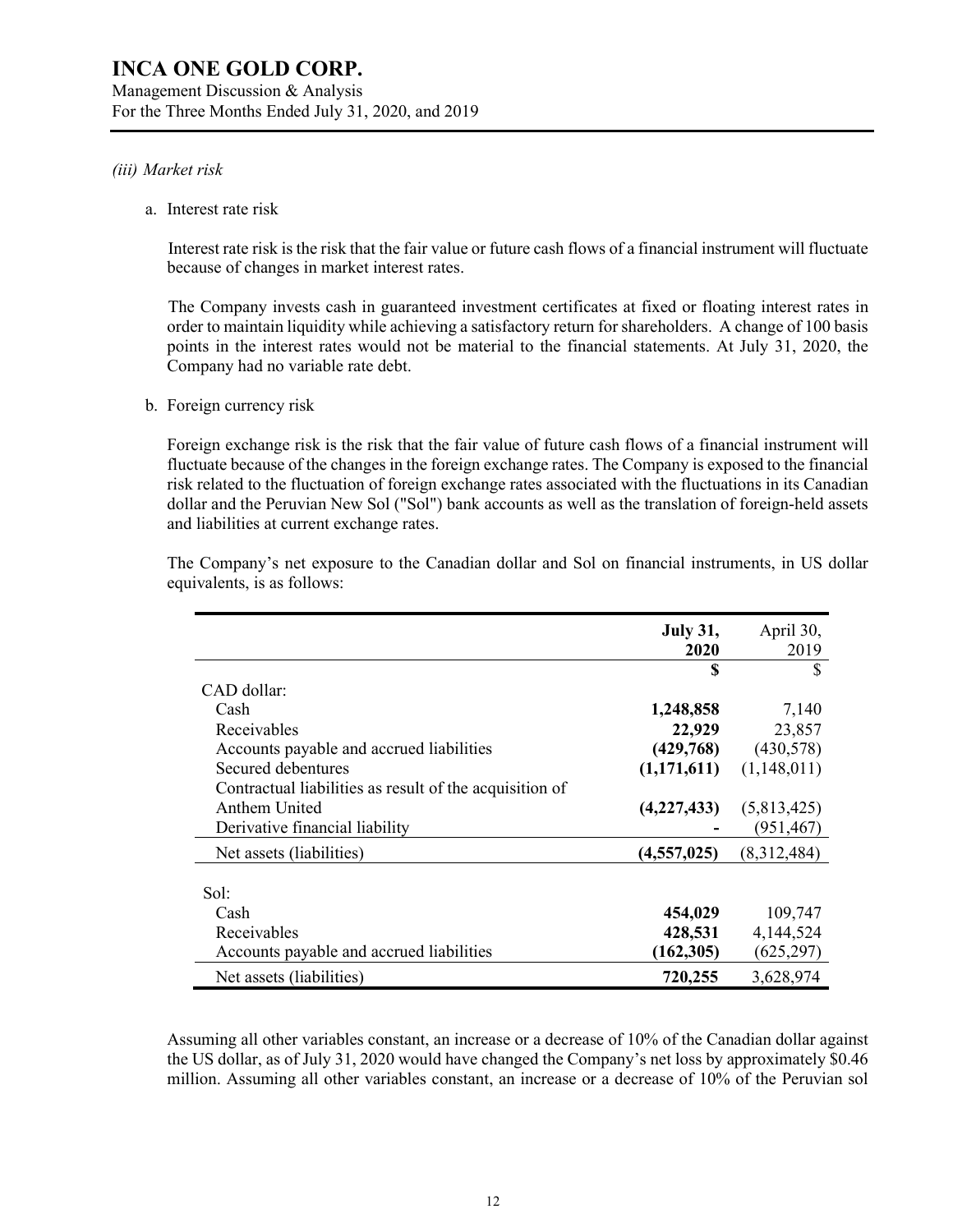Management Discussion & Analysis For the Three Months Ended July 31, 2020, and 2019

> against the US dollar, as of July 31, 2020 would have changed the Company's net loss by approximately \$0.08 million.

The Company had no hedging agreements in place with respect to foreign exchange rates.

c. Commodity price risk

Commodity price risk is the risk of financial loss resulting from movements in the price of the Company's commodity inputs and outputs. The Company's price risk relates primarily to future gold price expectations as it relates to sales revenues. The Company continuously monitors precious metal trading prices as they are included in projections prepared to determine its future strategy.

#### **Off-Balance Sheet Arrangements**

The Company has not entered into any off-balance sheet arrangements.

#### **Critical Accounting Policies, Estimates and Recent Accounting Pronouncements**

The preparation of the Company's consolidated financial statements in accordance with IAS 1, *Presentation of Financial Statements*, requires management to make certain critical accounting estimates and to exercise judgment that affect the accounting policies and the reported amounts of assets, liabilities and disclosure of contingent assets and liabilities at the date of the consolidated financial statements and reported amounts of revenues and expenses during the reporting period. Estimates and assumptions are continually evaluated based on historical experience and other factors, including expectations of future events that are believed to be reasonable under the circumstances. In the future, actual experience may differ from these estimates and assumptions. Revisions to accounting estimates are recognized in the period in which the estimates are revised and in any future periods affected. Uncertainty about these assumptions and estimates could result in outcomes that require a material adjustment to the carrying amounts of assets or liabilities in future periods.

Significant accounting judgments that management has made in the process of applying accounting policies which it considers have had the most significant effect on the amounts recognized in the consolidated financial statements include, but are not limited to going concern, title to and economic recoverability and probability of future economic benefits of exploration and evaluation assets, date of commencement of commercial production, and determination of functional currency. management considers the areas currently requiring a significant degree of estimation and assumption and which have a significant risk of resulting in a material adjustment to the carrying amount of assets and liabilities within the next financial year, to include, but not be limited to, the value attributed to share-based compensation, debentures with warrants, asset retirement and reclamation obligation, and deferred taxes.

These accounting policies and estimates are further discussed in the Company's annual audited consolidated financial statements on April 30, 2020.

#### *Changes in Accounting Standards*

Effective May 1 2019 the Company has adopted IFRS 16 – *Leases*. The adoption of this accounting standard had no significant impact on the consolidated financial statements.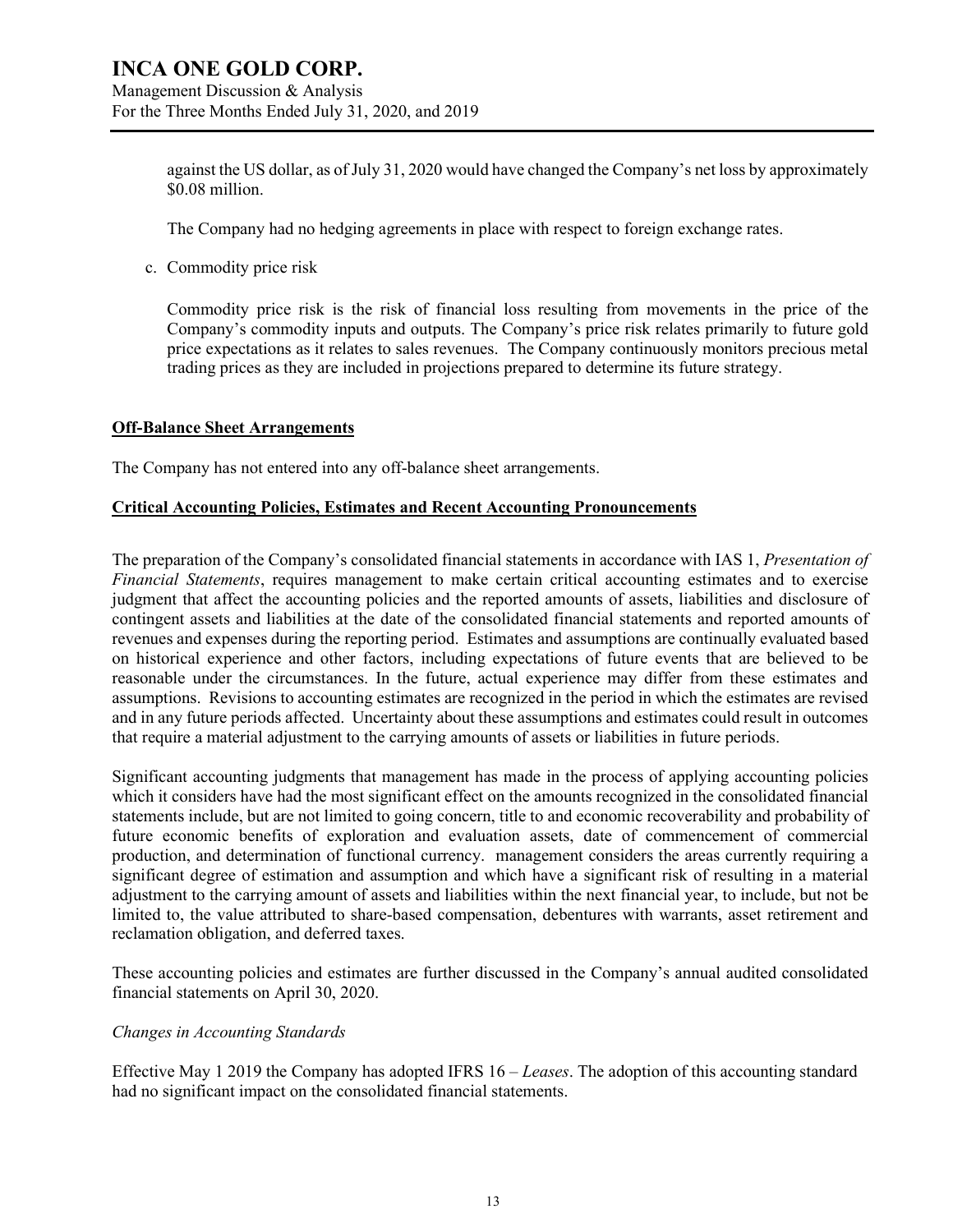Management Discussion & Analysis For the Three Months Ended July 31, 2020, and 2019

#### **Risks and Uncertainties**

Mineral processing and natural resources exploration, development, and production involve a number of business risks, some of which are beyond the Company's control. These can be categorized as operational, financial and regulatory risks.

#### *Operational Risks:*

The Company continuously monitors and responds to changes in operational risks, such as those noted below, and seeks to adhere to all regulations governing its operations.

Mineral Supply: The Company may not be able to source sufficient mill feed to operate both the Chala One and Kori One plants economically. In particular, the Company currently sources material exclusively from thirdparty sources and faces a competitive marketplace for purchase of supply from Peruvian government-approved mineral sources. Consequently, the Company does not have control over the mineral grade, metallurgical recovery, nor quantities received, noting that the Company mitigates this risk by working with minimum cut-off purchase grades, providing fair terms to their customers, and sourcing material from established suppliers to ensure best efficiency and profitability of its plant operation.

Production Schedules: In relation to the mineral supply risks, no assurances can be provided that production schedules at the Chala One plant nor the Kori One plant, and the related operating margins and cash flows, are achieved, noting that failure to meet these schedules can have an adverse impact on the Company's profitability, results of operations, cash flows, and overall financial conditions.

Qualified Staff: Due to the competitive marketplace, the Company may have difficulty in hiring and retaining skilled employees and contractors to source sufficient mineral feed, operate the Chala One plant and the Kori One plant effectively (noting the diversity of mill feed received), and effectively administer the Peruvian permitting, compliance, exportation, and regulatory functions.

Regulations, Permits, and Hazards: The Company must also manage changing governmental laws and regulations, and the Company cannot guarantee title to its properties and permits. The Company must also contend with environmental hazards (including discharge of pollutants or hazardous chemicals), as well as industrial accidents and occupational and health hazards, mechanical failures, the unavailability of materials and equipment, and or lack of accessibility to required expertise.

Resource Properties: The Company may not be able to find and develop resource properties economically. In addition, the Company may have to deal with development and mining issues including pit slope failures, unusual or unexpected rock formations, poor or unexpected geological or metallurgical conditions, poor or inadequate ventilation, failure of mine communication systems, poor water conditions, interruptions to gas and electricity supplies, human error and adverse weather conditions.

Acquisitions: There is no assurance that the Company will acquire mineral properties and processing plants and any acquisitions may expose the Company to new risks, and the mining industry is intensely competitive for the acquisition of new properties and plants.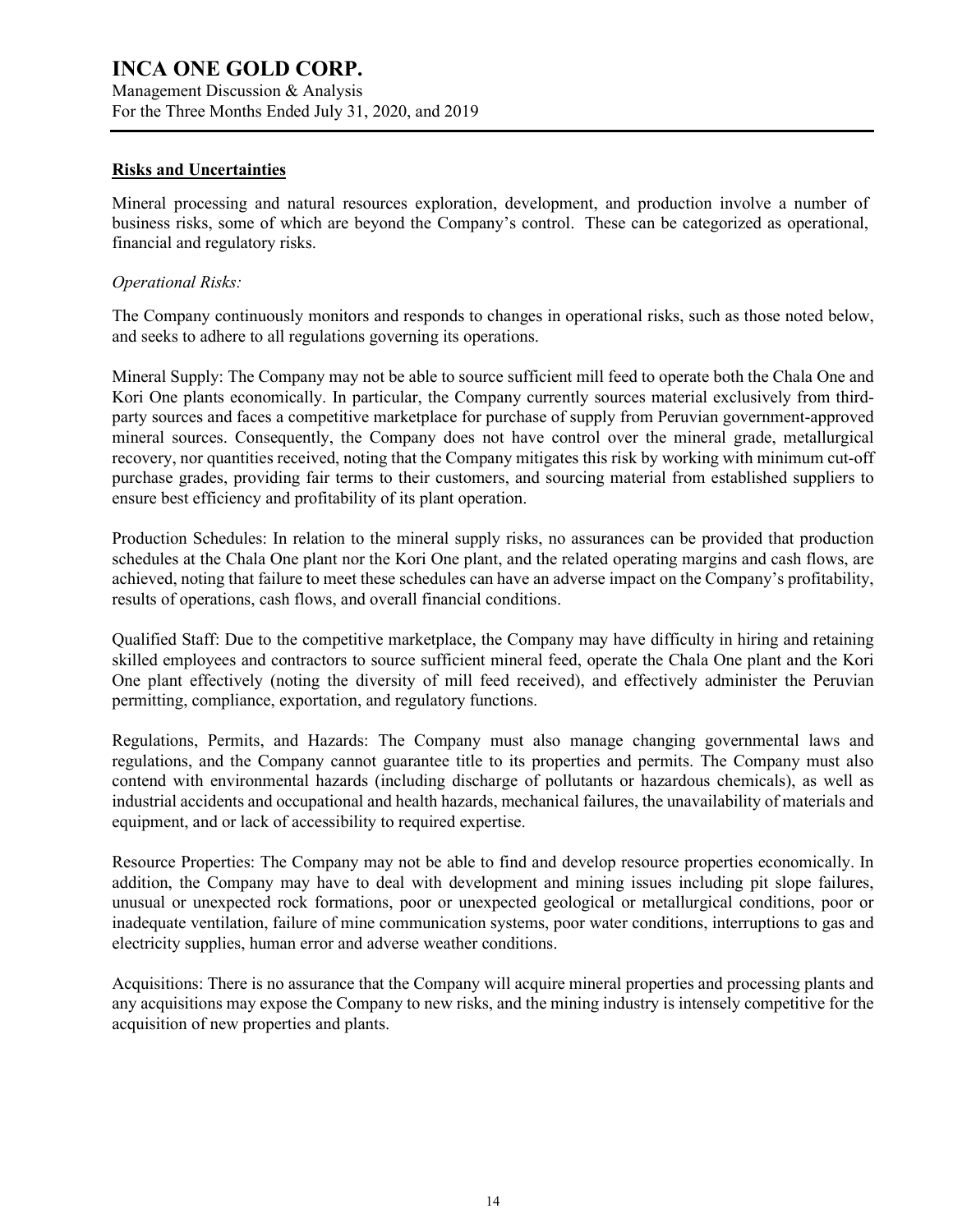Management Discussion & Analysis For the Three Months Ended July 31, 2020, and 2019

#### *Financial risks:*

Financial risks include commodity prices, interest rates and fluctuating foreign exchange rates, all of which are beyond the Company's control. Additional financial risks are the Company's ability to raise capital to continue funding its operations.

#### *Regulatory risks:*

Regulatory risks include the possible delays in getting regulatory approval to, and permits for, the transactions that the Board of Directors believe to be in the best interest of the Company, and include increased fees for filings, the introduction of ever more complex reporting requirements the cost of which the Company must meet in order to maintain its exchange listing.

#### *Financial Instruments and Risk:*

For a description of the risks faced by the Company with respect to financial instruments, see the Company's unaudited condensed interim consolidated financial statements for the three months ended July 31, 2020 and 2019.

#### **Cautionary Statement on Forward-Looking Information**

This MD&A contains forward-looking statements. All statements, other than statements of historical fact, constitute "forward-looking statements" and include any information that addresses activities, events or developments that the Company believes, expects or anticipates will or may occur in the future including the Company's strategy, plans or future financial or operating performance and other statements that express management's expectations or estimates of future performance.

Forward-looking statements are generally identifiable by the use of the words "may", "will", "should", "continue", "expect", "anticipate", "estimate", "believe", "intend", "plan" or "project" or the negative of these words or other variations on these words or comparable terminology. All such forward-looking information and statements are based on certain assumptions and analyses made by the Company's management in light of their experience and perception of historical trends, current conditions and expected future developments, as well as other factors management believes are appropriate in the circumstances. These statements, however, are subject to known and unknown risks, uncertainties and other factors that may cause the actual results, level of activity, performance or achievements of the Company to be materially different from those expressed, implied by or projected in the forward-looking information or statements.

Important factors that could cause actual results to differ from these forward-looking statements include but are not limited to: risks related to the exploration and potential development of the Company's projects, risks associated to international operations, the actual results of current exploration activities, conclusions of economic evaluations, changes in project parameters as plans continue to be refined, future prices of minerals, as well as those factors discussed in the sections relating to risk factors of the Company set out in this MD&A.

There can be no assurance that any forward-looking statements will prove to be accurate, as actual results and future events could differ materially from those anticipated in such statements. Accordingly, the reader should not place any undue reliance on forward-looking information or statements. Except as required by law, the